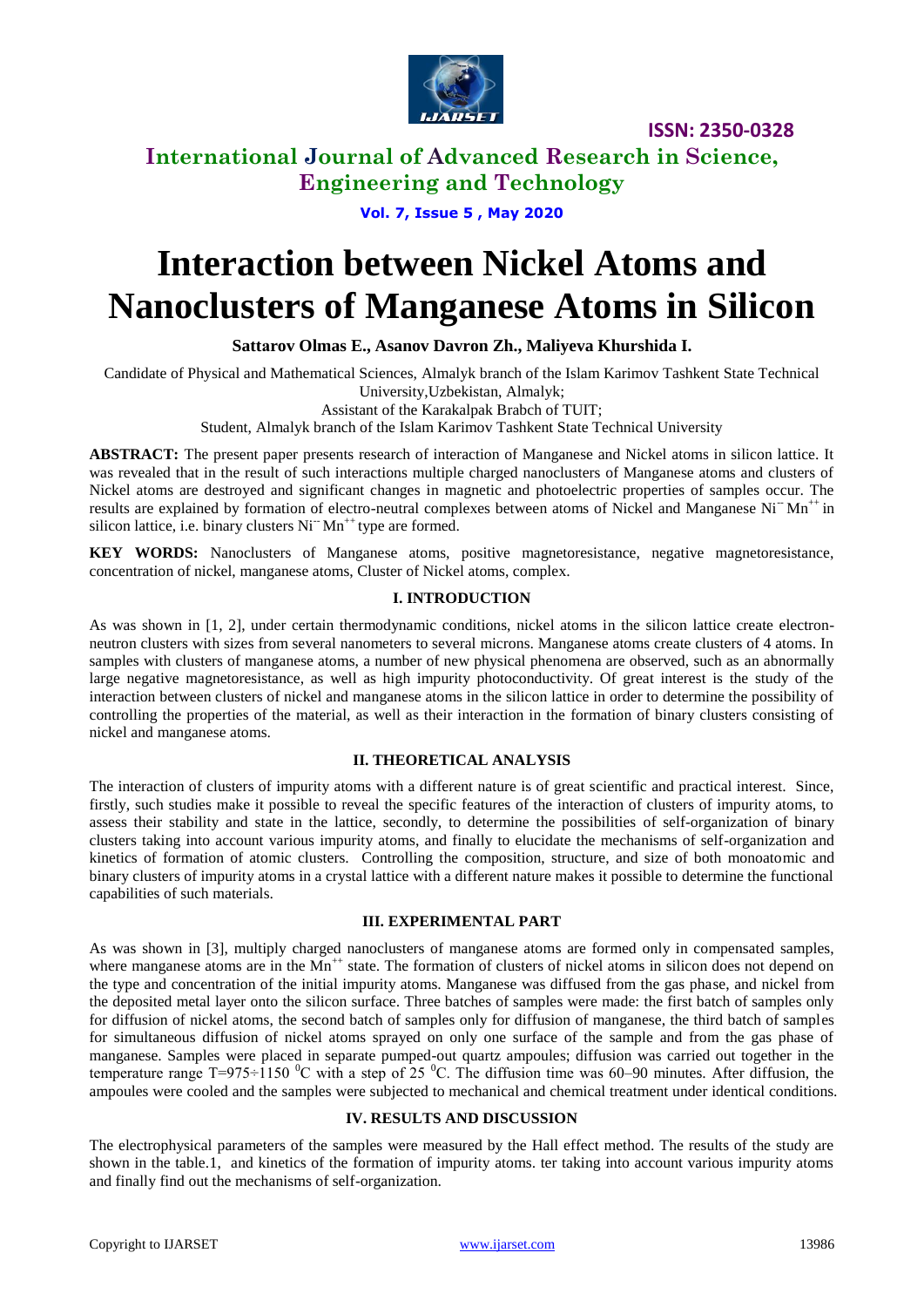

**ISSN: 2350-0328**

# **International Journal of Advanced Research in Science, Engineering and Technology**

## **Vol. 7, Issue 5 , May 2020**

| Electrophysical parameters of samples $Si < B,Mn$ , $Si < B,Ni,Mn$ , $Si < B,Ni$ at various temperatures |                         |              |                                                                                                                                                                        |                |
|----------------------------------------------------------------------------------------------------------|-------------------------|--------------|------------------------------------------------------------------------------------------------------------------------------------------------------------------------|----------------|
| N <sub>2</sub>                                                                                           | Diffusion temperature   | Samples      | $\rho$ , $\Omega$ ·cm                                                                                                                                                  | Type           |
| 1.                                                                                                       | $T=975$ <sup>0</sup> C  | Si < B,Mn    | 11,57                                                                                                                                                                  | $\mathbf{D}$   |
|                                                                                                          |                         | Si < B,Ni,Mn | 9,46                                                                                                                                                                   | $\mathfrak{p}$ |
|                                                                                                          |                         | Si < B,Ni>   | 8,2                                                                                                                                                                    | p              |
|                                                                                                          |                         | Si < B,Mn    | 48,97                                                                                                                                                                  | p              |
| 2.                                                                                                       | $T=1000 \,^0C$          | Si < B,Ni,Mn | 8,43                                                                                                                                                                   | n              |
|                                                                                                          |                         | Si < B,Ni>   | 8,14                                                                                                                                                                   | $\mathfrak{v}$ |
|                                                                                                          |                         | Si < B,Mn    | $5,09.10^{2}$<br>8,72<br>8,14<br>$2,01\cdot10^{3}$<br>8,58<br>8,1<br>$8,26.10^{4}$<br>$1,02 \cdot 10^2$<br>8,0<br>$5,07 \cdot 10^{3}$<br>$9,22.\overline{10^2}$<br>7,9 | p              |
| 3.                                                                                                       | $T=1025$ <sup>0</sup> C | Si < B,Ni,Mn |                                                                                                                                                                        | p              |
|                                                                                                          |                         | Si < B,Ni>   |                                                                                                                                                                        | p              |
| 4.                                                                                                       | $T=1050$ <sup>0</sup> C | Si < B,Mn    |                                                                                                                                                                        | p              |
|                                                                                                          |                         | Si < B,Ni,Mn |                                                                                                                                                                        | p              |
|                                                                                                          |                         | Si < B,Ni>   |                                                                                                                                                                        | p              |
| 5.                                                                                                       | $T=1075$ <sup>0</sup> C | Si < B,Mn    |                                                                                                                                                                        | $\mathbf n$    |
|                                                                                                          |                         | Si < B,Ni,Mn |                                                                                                                                                                        | p              |
|                                                                                                          |                         | Si < B,Ni>   |                                                                                                                                                                        | p              |
|                                                                                                          |                         | Si < B,Mn    | $1,67.10^{2}$<br>$6,19.10^{2}$<br>7,85<br>$1,6.10^2$<br>$5.10^{2}$<br>7,8                                                                                              | $\mathbf n$    |
| 6.                                                                                                       | $T = 1100 \text{ °C}$   | Si < B,Ni,Mn |                                                                                                                                                                        | p              |
|                                                                                                          |                         | Si < B,Ni>   |                                                                                                                                                                        | $\mathfrak{p}$ |
| 7.                                                                                                       | $T=1125\,^0C$           | Si < B,Mn    |                                                                                                                                                                        | $\mathbf n$    |
|                                                                                                          |                         | Si < B,Ni,Mn |                                                                                                                                                                        | n              |
|                                                                                                          |                         | Si < B,Ni>   |                                                                                                                                                                        | p              |
| 8.                                                                                                       | $T = 1150 \,^0C$        | Si < B,Mn    |                                                                                                                                                                        | $\mathbf n$    |
|                                                                                                          |                         | Si < B,Ni,Mn |                                                                                                                                                                        | $\mathbf n$    |
|                                                                                                          |                         | Si < B,Ni>   |                                                                                                                                                                        | p              |

Table 1.

As can be seen, up to diffusion temperature  $T=1050$  °C, the samples doped with manganese remain p-type, but their resistivity increased from 12 to 2·10<sup>3</sup> Ω·cm, and at T>1050<sup>0</sup>C, the samples acquired n-type conductivity and further as the diffusion temperature increased, their resistivity decreased. These data show that manganese in silicon is indeed a donor impurity atom and the concentration of electroactive atoms in the studied temperature range varies from  $3 \cdot 10^{14}$  to  $3,5.10^{15}$  cm<sup>-3</sup>, which confirms the results of [3]. Samples doped only with nickel in the studied temperature range remain p-type, but their resistivity decreases slightly with increasing temperature. This means that the nickel atoms in silicon act as an acceptor impurity, but the maximum concentration of atoms is  $N=(4\div 6)\cdot 10^{14}$  cm<sup>-3</sup>.

Thus, it was found that in all studied temperature ranges, the concentration of electroactive manganese atoms is almost  $8\div 10$  times higher than the concentration of electroactive nickel atoms, which allows us to conclude that in samples simultaneously alloyed with nickel and manganese, the material properties should be determined only by manganese atoms. However, as can be seen from the table, interesting phenomena are observed in samples simultaneously alloyed with nickel and manganese. Up to diffusion temperature  $T=1025\,^{\circ}$ C, although the samples Si <B,Ni,Mn> remain p-type, their resistivity decreases, and at diffusion temperature  $T=1050$  °C, the samples acquire their initial parameters, p-type with  $p-\theta+11\Omega$  cm, i.e. as if there were no impurity atoms of manganese and nickel in these samples. At T > 1070 <sup>o</sup>C, the resistivity increases again, and then the type of conductivity changes, i.e. the samples become n-type, the resistivity increases and becomes greater than the resistivity of silicon samples doped only with manganese at this temperature. Such behavior of samples simultaneously doped with Ni and Mn cannot be explained by compensating donor energy levels of Mn with acceptor energy levels created by Ni atoms in silicon, since at a temperature T=1050 °C the concentration of electroactive manganese atoms is almost 1.5 orders of magnitude greater than the concentration of electroactive nickel atoms in silicon.

Figure 1 shows the spectral dependences of the photoconductivity of samples  $Si < B,Mn >$ ,  $Si < B,Ni >$ ,  $Si < B,Ni,Mn >$ doped at a temperature of T=1050  $^0C$ .

As can be seen from the figure, in the samples  $Si \leq B.Mn$  the photo response begins at hy = 0.2 eV, and with increasing photon energy it continuously and significantly increases, i.e. the samples have a fairly high photosensitivity,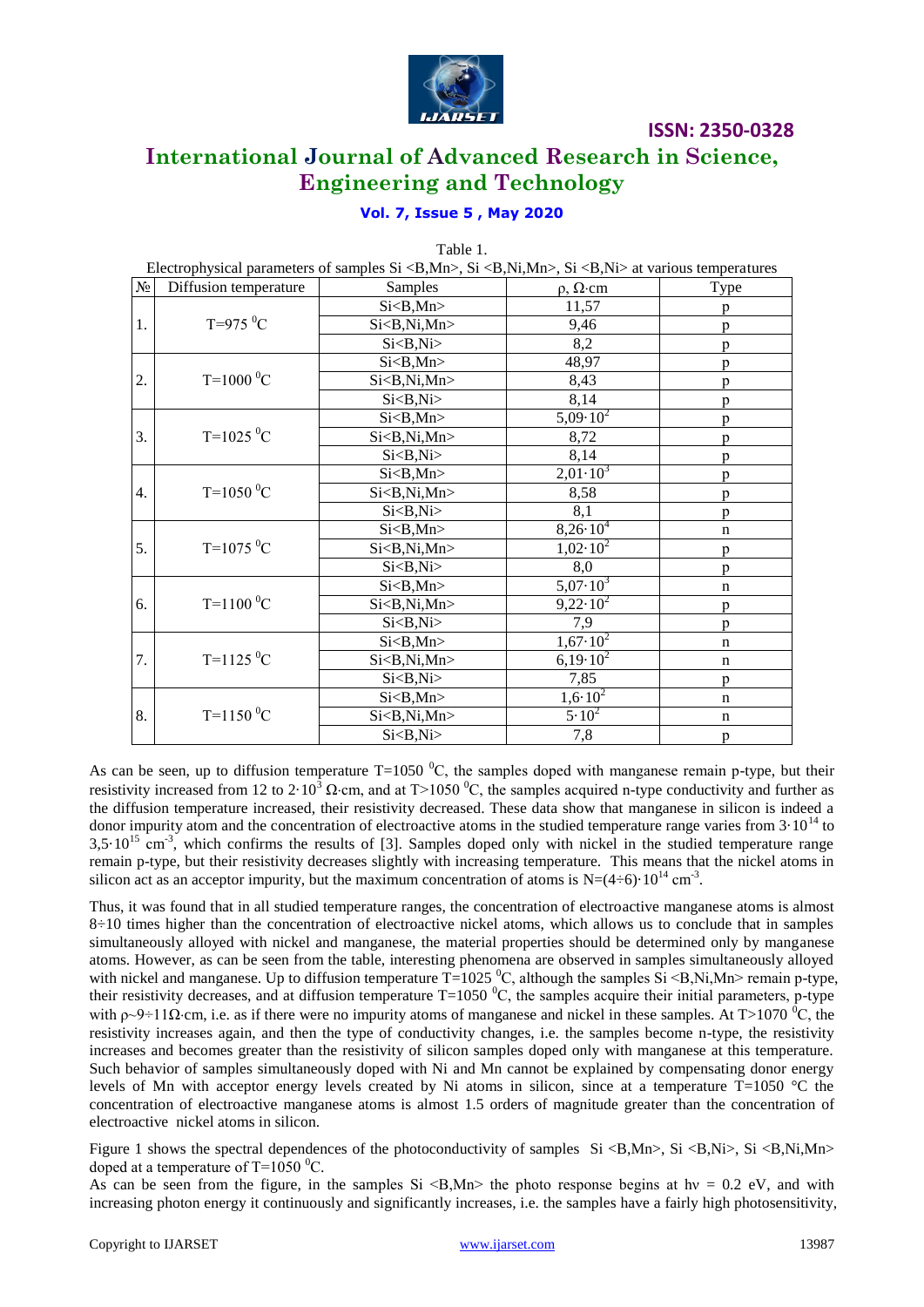

# **ISSN: 2350-0328 International Journal of Advanced Research in Science, Engineering and Technology**

### **Vol. 7, Issue 5 , May 2020**

which coincides with the results of [4]. In samples Si <B,Ni>, weak photoconductivity is observed at hv = 0.2 eV, which is associated with the transition of electrons from the valence band to the level of nickel atoms. At the same time, any impurity photoconductivity in the studied spectral region is absent in the samples  $Si < B,Ni,Mn$ , and the photoresponse is observed only for hν> Eg.



Figure 1.Spectral dependence of the photocurrent in samples of Si<B,Mn> c  $\rho = (6 \div 8) \cdot 10^3 \Omega$  cm p–type 1). Samples I group, 2). Samples II) group.

As was shown in [5], in samples Si <B,Mn>, with  $\rho$  (3–5) $\cdot 10^3$   $\Omega$  cm at room temperature, a rather high negative magnetoresistance (NMR) is observed associated with magnetic nanoclusters of manganese atoms in the lattice. Therefore, the authors also investigated the magnetoresistance of three types of samples by doping at  $T = 1050$  ° C (Figure 2). Indeed, in the samples  $Si < B,Mn$ ), NMR is observed, the value of which increases with increasing magnetic field (curve 1). In the magnetoresistance characteristic of samples  $Si < B,Ni$ , there is a small positive magnetoresistance (PMR), the value of which weakly depends on H (curve 2). In samples  $Si < B,Ni,Mn>$ , for a small value of H, a weak PMR occurs, and with an increase in the magnetic field, the sign of the magnetoresistance occurs, i.e. a small NMR is observed (curve 3).



Figure 2. Dependence of the magnetoresistance in Si<B,Mn>, Si<B,Ni> and Si<B,Ni,Mn> samples on magnetic field at *T*=300K and *E*=100 V/cm: 1- Si<B,Mn>,  $ρ=5,07.10^3$  Ω·cm, with nanoclusters; 2-Si<B,Ni>,  $ρ=9,22.10^2$  Ω·cm; 3-Si<B,Ni,Mn>,  $\rho=7.9 \Omega$ ·cm.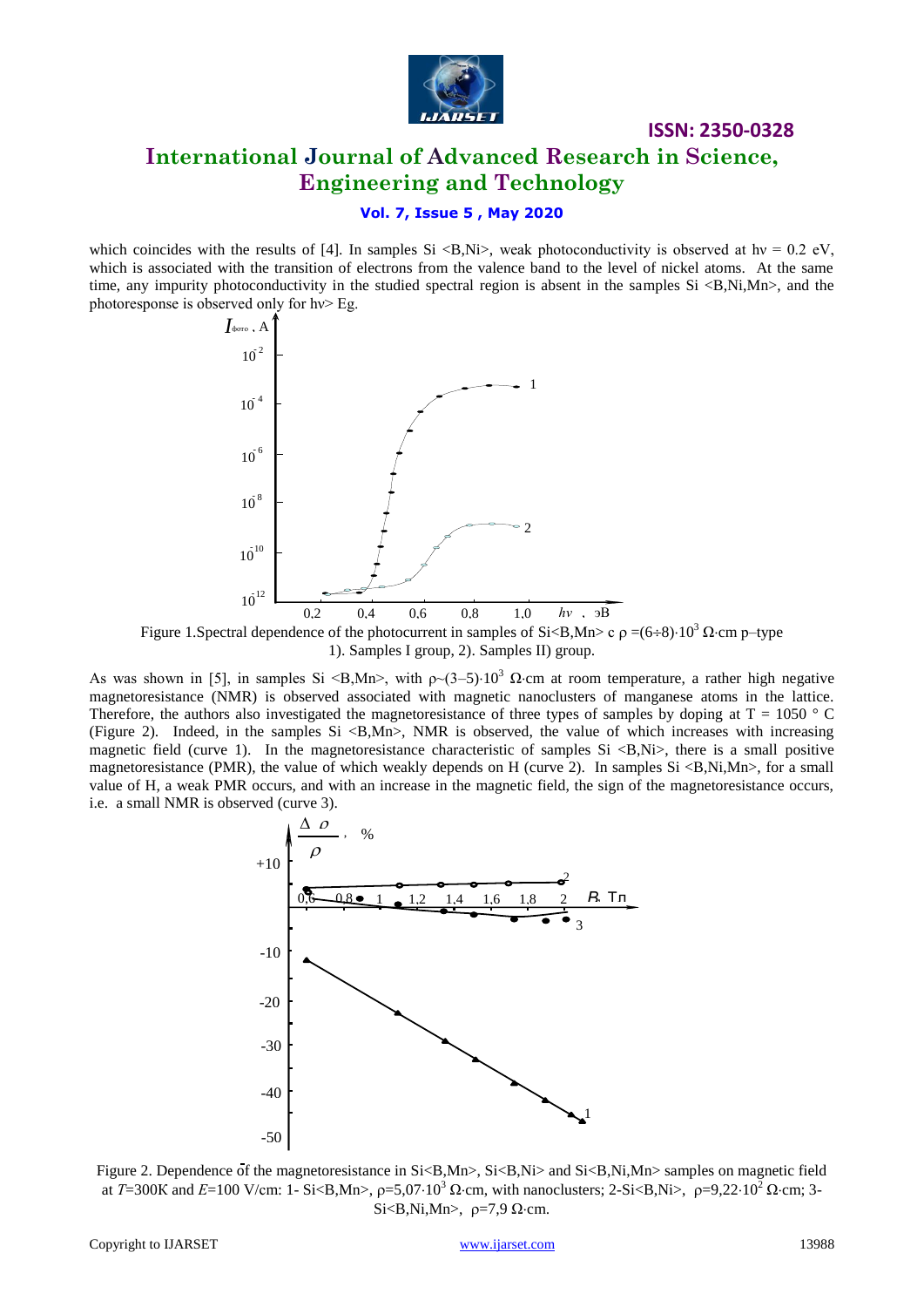

# **International Journal of Advanced Research in Science, Engineering and Technology**

**ISSN: 2350-0328**

**Vol. 7, Issue 5 , May 2020**

As can be seen, the NMR value in Si  $\langle B, Mn \rangle$  is 12÷15 times greater than in Si  $\langle B, Ni, Mn \rangle$ . These data indicate that the presence of nickel atoms substantially affects the concentration of nanoclusters of manganese atoms in silicon. To confirm this assumption, the authors studied the state of manganese atoms in  $Si < B$ , Ni, Mn $>$  by the EPR method, which showed that they do not observe a hyperfine spectrum of 21 lines associated with clusters of four manganese atoms, but instead there is a usual spectrum of 6 lines associated with the atomic state of manganese atoms [3,4,5]. The state of nickel atom clusters in the samples  $Si < B,Ni$  and  $Si < B,Ni$ ,  $Mn$  was studied using an MIK-5 IR microscope (Figure 3.  $a,b$ ).

As can be seen, although the clusters of nickel atoms are clearly visible in both samples, a decrease in their size and concentration is observed in the samples  $Si < B,Ni,Mn$  (Figure 3.b). These results show that in samples  $Si < B,Ni,Mn$ ), the concentration of nickel and manganese atoms has the same value as in samples  $Si < B,Mn$  and  $Si < B,Ni$ , respectively.



Figure 3) a,b Clusters of nickel atoms in Si<B,Ni> and Si<B,Ni,Mn> samples were investigated using an MIK -5 IR microscope.

As is known [6,7], nickel atoms and manganese atoms in silicon mainly diffuse along interstitial sites. Moreover, the diffusion coefficient of Ni is almost an order of magnitude larger than the diffusion coefficient of Mn [7,8] and the solubility of nickel in silicon is also 1.5 orders of magnitude greater than the solubility of manganese.

Therefore, it can be assumed that a sufficiently high concentration of interstitial nickel atoms and their high diffusion coefficient simply do not allow the formation of nanoclusters consisting of four manganese atoms located in blissful interstices around boron atoms.

But then the question arises: why do the manganese atoms in the samples  $Si < B,Ni,Mn$  not show electroactivity?

This can be explained as follows. It is known that nickel atoms in the sites of the silicon lattice act as an acceptor, creating two acceptor levels. In p-type materials, these levels are mostly unfilled. At the same time, the main manganese atoms that are in the internodes act as a double donor. Manganese atoms can give their outer  $(4S^2)$  two electrons to Ni atoms, which are located in the lattice sites with the formation of electron-neutral complexes. The formation of such complexes virtually eliminates the compensation of holes in the valence band by electrons of manganese atoms, as well as the increase in holes due to the transition of electrons from the valence band to nickel energy levels with an ionization energy  $E_1 = E_v + 0.2$  eV. In this case, the samples should retain their initial parameters, which is observed experimentally. To fulfill this condition, the concentration of Ni atoms in the lattice sites should be two times higher than the concentration of electroactive manganese atoms in the interstices. Therefore, it can be assumed that the formation of such electroneutral complexes stimulates the presence of Ni atoms in the sites.

This assumption explains the decrease in the size and concentration of nickel atom clusters in such samples (Figure 3). Change in the conductivity type of samples  $Si\leq B.Ni$ ,  $Mn$ , At T > 1070°C, it can be explained by the destruction of such complexes and the compensation of holes due to manganese electrons. This can be proved by the fact that the samples Si <B,Ni,Mn>, which acquired the n-type conductivity upon diffusion. T=1100  $^{\circ}$ C, repeatedly annealed at T=1050  $^{\circ}$ C, again became the p-type with the initial electrical parameters  $p\sim 10 \Omega$  cm.

#### **V.CONCLUSION**

The presence of impurity nickel atoms in the interstices of the silicon lattice does not allow the formation of clusters of manganese atoms. This is explained by the formation of binary complexes consisting of nodal nickel atoms and interstitial manganese atoms in the form of  $Ni^-$  Mn<sup>++</sup>. The formation of such electrically neutral complexes is